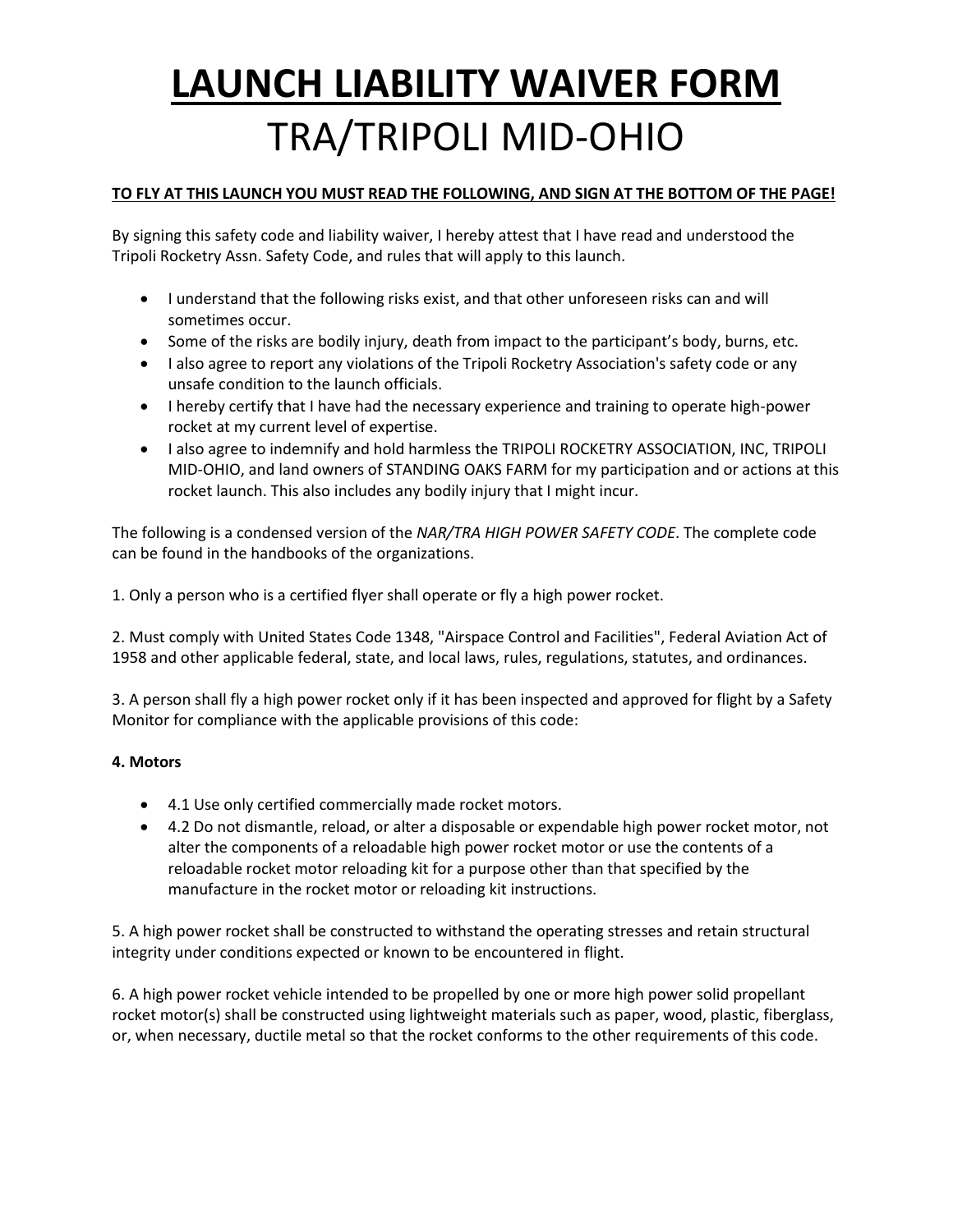7. A person intending to operate a high power rocket shall determine its stability before flight, providing documentation of the location of the center of pressure and center of gravity of the high power rocket to the Safety Monitor, if requested.

#### **8. Weight and Power Limits**

- 8.1 Ensure that the rocket weighs less than the rocket motor manufacturer's recommended maximum liftoff weight for the rocket motor(s) used for the flight. During pre-flight inspection, The Safety Monitor may request documentary proof of compliance.
- 8.2 Do not install a rocket motor or combination of rocket motors that will produce more than 40,960 newton-seconds of total impulse (4.448 newtons equals 1.0 pound).

#### **9. Recovery**

- 9.1 Fly a high power rocket only if it contains a recovery system that will return all parts of it safely to the ground so that it may be flown again.
- 9.2 Install only flame resistant recovery wadding if wadding is required by the design of the rocket.
- 9.3 Do not attempt to catch a high power rocket as it approaches the ground. 9.4 Do not attempt to retrieve a high power rocket from a place that is hazardous to people.

#### **10. Payloads**

- 10.1 Do not install or incorporate in a high power rocket a payload that is intended to be flammable, explosive, or cause harm.
- 10.2 Do not fly a vertebrate animal in a high power rocket.

#### **11. Launching Devices**

- 11.1 Launch from a stable device that provides rigid guidance until the rocket has reached a speed adequate to ensure a safe flight path.
- 11.2 Incorporate a jet deflector device if necessary to prevent the rocket motor exhaust from impinging directly on flammable materials.
- 11.3 A launching device shall not be capable of launching a rocket at an angle more than 20 degrees from vertical.
- 11.4 Place the end of the launch rod or rail above eye level or cap it to prevent accidental eye injury. Store the launch rod or rail so it is capped, cased, or left in a condition where it cannot cause injury.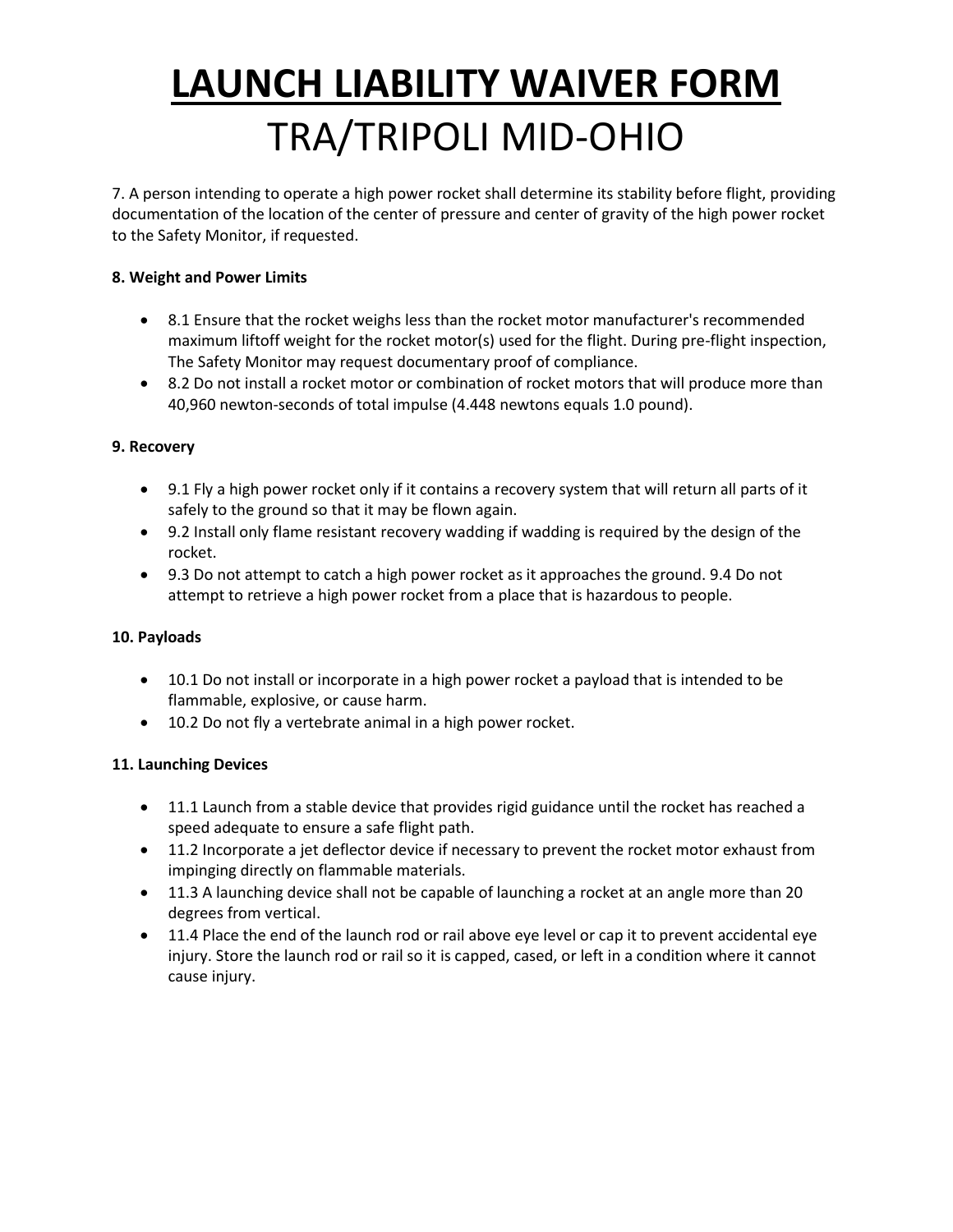#### **12. Ignition Systems**

- 12.1 Use an ignition system that is remotely controlled, electrically operated, and contains a launching switch that will return to "off" when released.
- 12.2 The ignition system shall contain a removable safety interlock device in series with the launch switch.
- 12.3 The launch system and igniter combination shall be designed, installed, and operated so the liftoff of the rocket shall occur within three (3) seconds of actuation of the launch system. If the rocket is propelled by a cluster of rocket motors designed to be ignited simultaneously, install an ignition scheme that has either been previously tested or has a demonstrated capability of igniting all rocket motors intended for launch ignition within one second following ignition system activation.
- 12.4 Install an ignition device in a high power rocket motor only at the launch site and at the last practical moment before the rocket is placed on the launcher.

#### **13. Launch Site**

- 13.1 Launch a high power rocket only in an outdoor area where tall trees, power lines, and buildings will not present a hazard to the safe flight operation of a high power rocket in the opinion of the Safety Monitor.
- 13.2 Do not locate a launcher closer to the edge of the flying field (launch site) than one-half the radius of the minimum launch site dimension stated in Table 1.
- 13.3 The flying field (launch site) shall be at least as large as the stated in Table 1. TABLE 1 Installed Total Impulse (N-sec) Equivalent Motor Type Minimum Site Distance (ft.)
	- A. Equivalent Distance 160.01 320.00 H 1,500 .28 mile 320.01 640.00
	- B. I 2,500 One-half mile 640.01 1280.00
	- C. J 5,280 One mile 1280.01 2560.00
	- D. K 5,280 One mile 2560.01 5120.00
	- E. L 10,560 Two miles 5120.01 10240.00
	- F. M 15,480 Three miles 10240.01 20480.00
	- G. N 21,120 Four miles 20480.01 40960.00
	- H. O 26,400 Five miles

#### **14. Launcher Location**

- 14.1 Locate the launcher more than 1,500 feet from any occupied building.
- 14.2 Ensure that the ground for a radius of 10 feet around the launcher is clear of brown grass, dry weeds, or other easy-to-burn materials that could be ignited during launch by the exhaust of the rocket motor.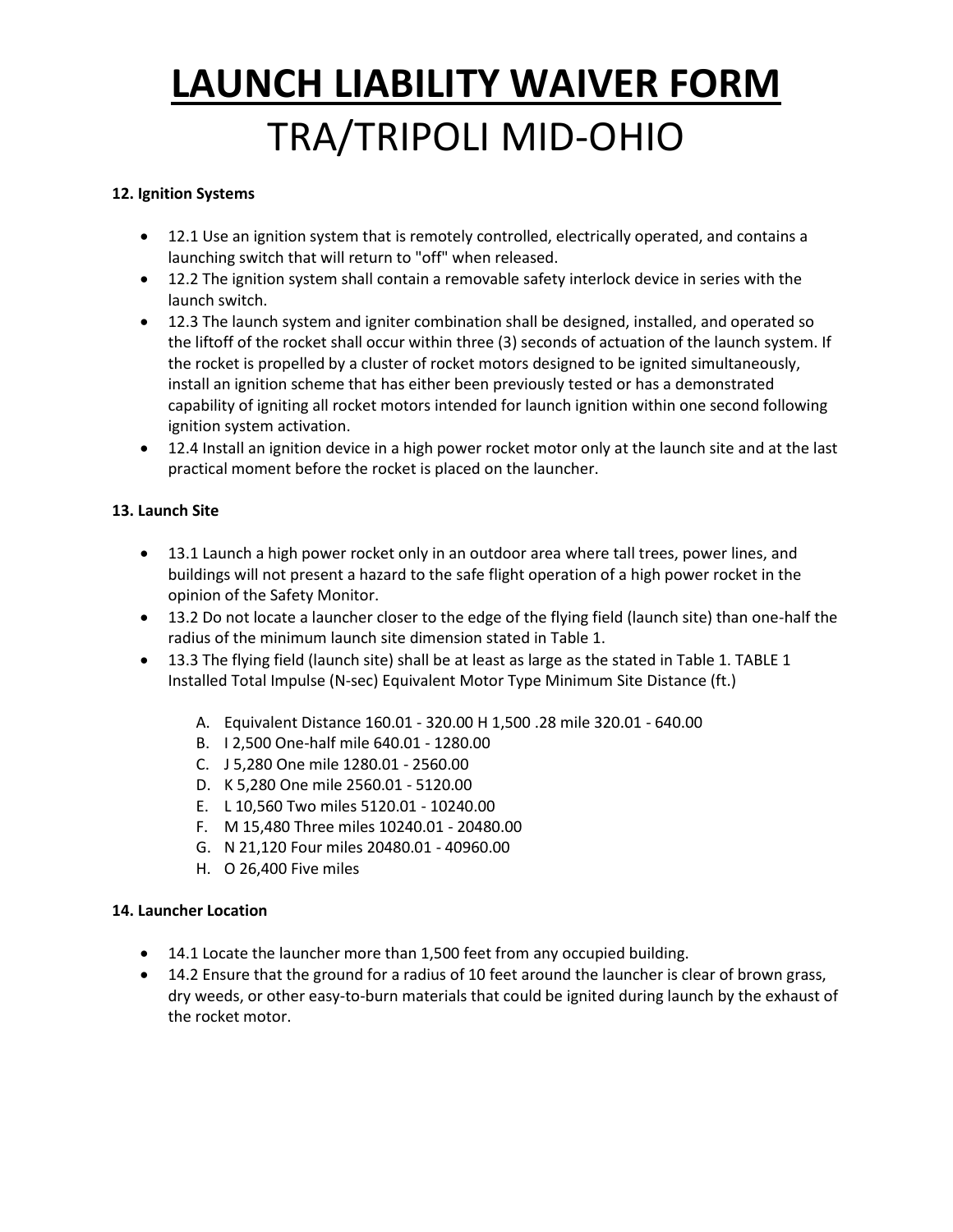#### **15. Safe Distances**

- 15.1 No person shall be closer to the launch of a high power rocket than the person actually launching the rocket and those authorized by the Safety Monitor.
- 15.2 All spectators shall remain within an area determined by the Safety Monitor and behind the Safety Monitor and the person launching the rocket.
- 15.3 A person shall not be closer to the launch of a high power rocket than the applicable minimum safe distance set forth in Table 2. TABLE 2 Installed Total Impulse (N-sec) Equivalent Motor Type Minimum Safe Distance (ft.) Min. Safe Dist. (ft.)
	- A. (Complex) 160.01 320.00 H 50 100 320.01 640.00
	- B. I 100 200 640.01 1280.00
	- C. J 100 200 1280.01 2560.00
	- D. K 200 300 2560.01 5120.00
	- E. L 300 500 5120.01 10240.00
	- F. M 500 1,000 10240.01 20480.00
	- G. N 1,000 1,500 20480.01 40960.00
	- H. O 1,500 2,000

#### **16. Launch Operations**

- 16.1 Do not ignite and launch a high power rocket horizontally, at a target, or so the rocket's flight path goes into clouds or beyond the boundaries of the flying field (launch site).
- 16.2 Do not launch a high power rocket if the surface wind at the launcher is more than twenty (20) miles per hour.
- 16.3 Do not operate a high power rocket in a manner that is hazardous to aircraft.

#### **17. Launch Control**

- 17.1 Launch a high power rocket only with the immediate knowledge, permission, and attention of the Safety Monitor.
- 17.2 All persons in the launching, spectator, and parking areas during a countdown and launch shall be standing and facing the launcher if requested to do so by the Safety Monitor.
- 17.3 Precede the launch with a five (5) second countdown audible throughout the launching, spectator, and parking areas. This countdown shall be given by the person launching the rocket, the Safety Monitor, or other flying site operating personnel.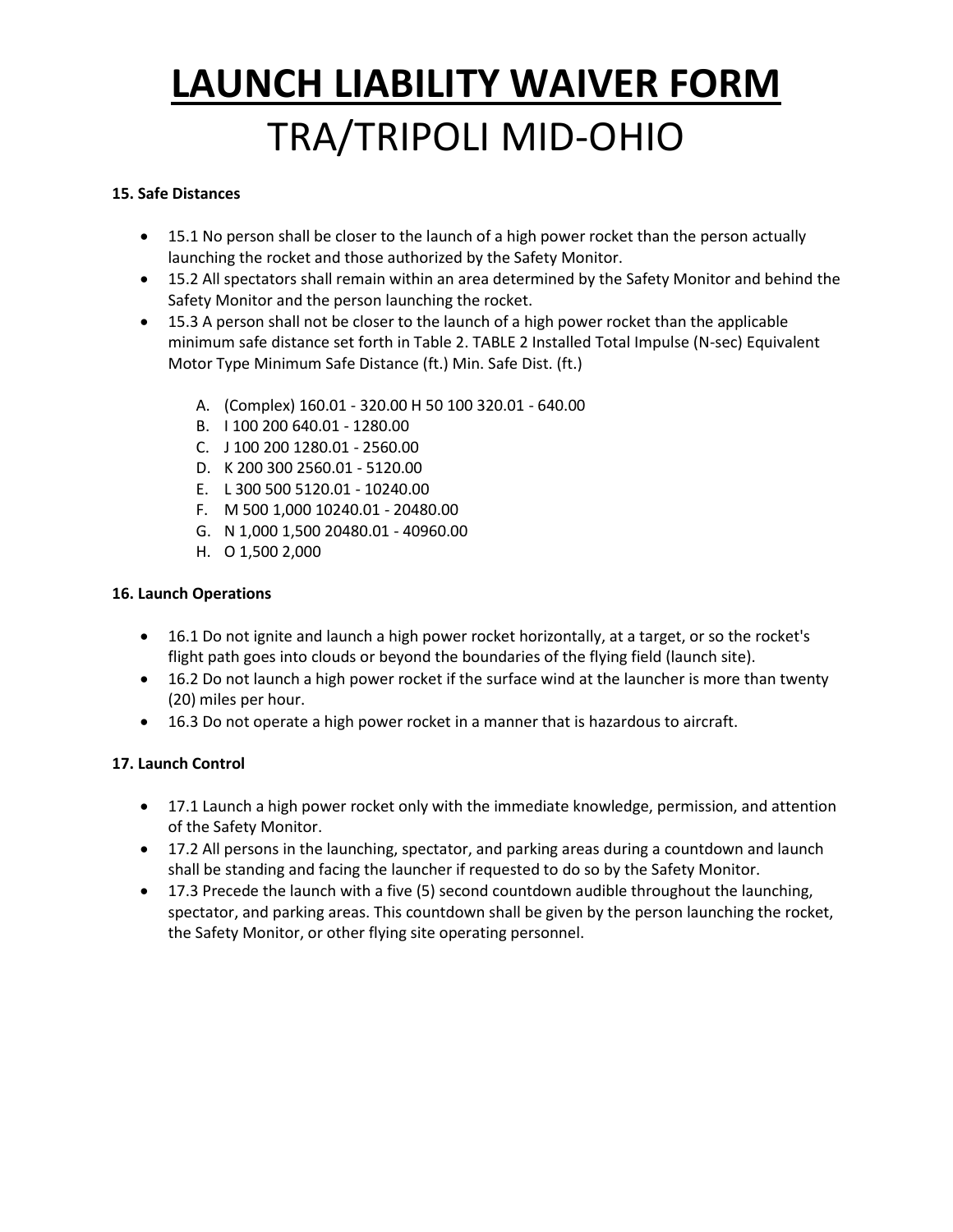#### **17. Launch Control** (continued)

- 17.4 Do not approach a high power rocket that has misfired until the safety inter-lock has been removed or the battery has been disconnected from the ignition system, one minute has passed, and the Safety Monitor has given permission for only a single person to approach the misfired rocket to inspect it. I the undersigned understand and will at all times conduct myself with the understanding that the above stated risks and safety procedures;
	- A. Are not necessarily all of the risks.
	- B. That even by observing the above procedures there remain RISKS OF INJURY OR DEATH from HIGH POWER ROCKETRY.
	- C. That the utmost in attention and prudence must be exercised at all times.

### **THIS SPACE INTENTIONALLY LEFT BLANK**